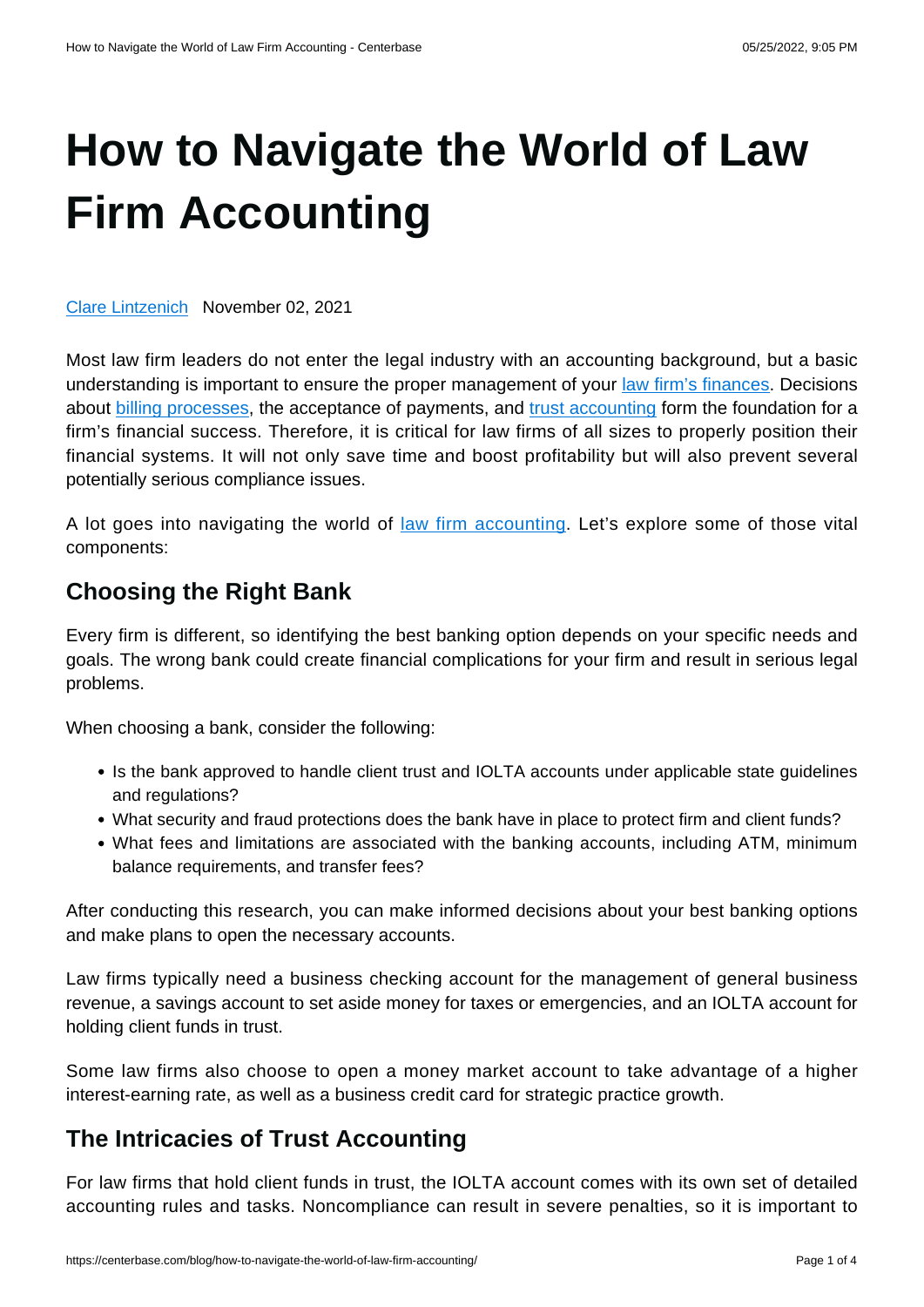understand the complexities of trust accounting.

With so many different rules in place, it can be challenging to stay on top of all of them. Even still, some mistakes show up more often than others, with the most common stemming from these IOLTA rules:

- **No co-mingling of trust and business account funds** Attorneys need a clear understanding of the types of funds they can and cannot deposit into an IOLTA account under their state's rules. For instance, certain states may prohibit the use of IOLTA funds for the payment of office expenses. Other rules may forbid attorneys from leaving earned funds in an IOLTA account for a designated period of time.
- **No borrowing of money from the IOTLA account** There is no such thing as borrowing client funds held in trust. Under most state rules, attorneys cannot withdraw those fees until they have been earned, even if the funds will be quickly replaced. Doing so may even lead to disbarment.
- **Avoiding misapplying service fees** For attorneys that accept electronic payments by ACH or credit card, the associated fees could cause problems. They may be charged to the wrong client's account or improperly deducted from an IOLTA account. Firms must have systems to ensure the proper handling of payment processing service fees.
- **Keeping inaccurate records** No matter how small, every transaction into or out of an IOTLA account must be tracked and accounted for, without exception. This is done through practices like including client reference numbers on trust account checks and keeping separate ledgers for each client.
- **Maintaining adequate reconciliations** Regular account reconciliations must be a part of IOLTA account management. This includes three components: the entire trust account, individual client ledgers, and the account banking statement. Under some circumstances, a firm may be required to submit these records to the Bar, so it is imperative that they be kept up to date.

## **Tax Obligations**

As businesses, law firms must stay on top of their federal, state, and local tax obligations. The specifics of the obligations vary based on the type of practice, but most firms have a responsibility to pay the following types of taxes:

- Income taxes on law firm profits
- Payroll taxes for all firm employees, to include Federal Insurance Contributions Act (FICA) and Federal Unemployment Tax Act (FUTA)
- Federal self-employment tax for attorneys who are self-employed

This is not an exhaustive list and firms may have a variety of additional tax obligations. As such, firms need a tax professional in their corner to help them navigate these vital responsibilities.

For firms that do not have an accountant on staff, a contracted Certified Public Accountant (CPA) can offer valuable guidance for meeting tax obligations and limiting tax liability. Accounting professionals can also help firms with financial forecasting, reporting, payroll needs, and trust accounting.

# **Payroll**

It is not an easy task to calculate legal [time,](https://centerbase.com/blog/legal-time-tracking-101/) so law firm payroll poses challenges that do not exist within other industries. Firm members may have varied pay structures, which requires a payroll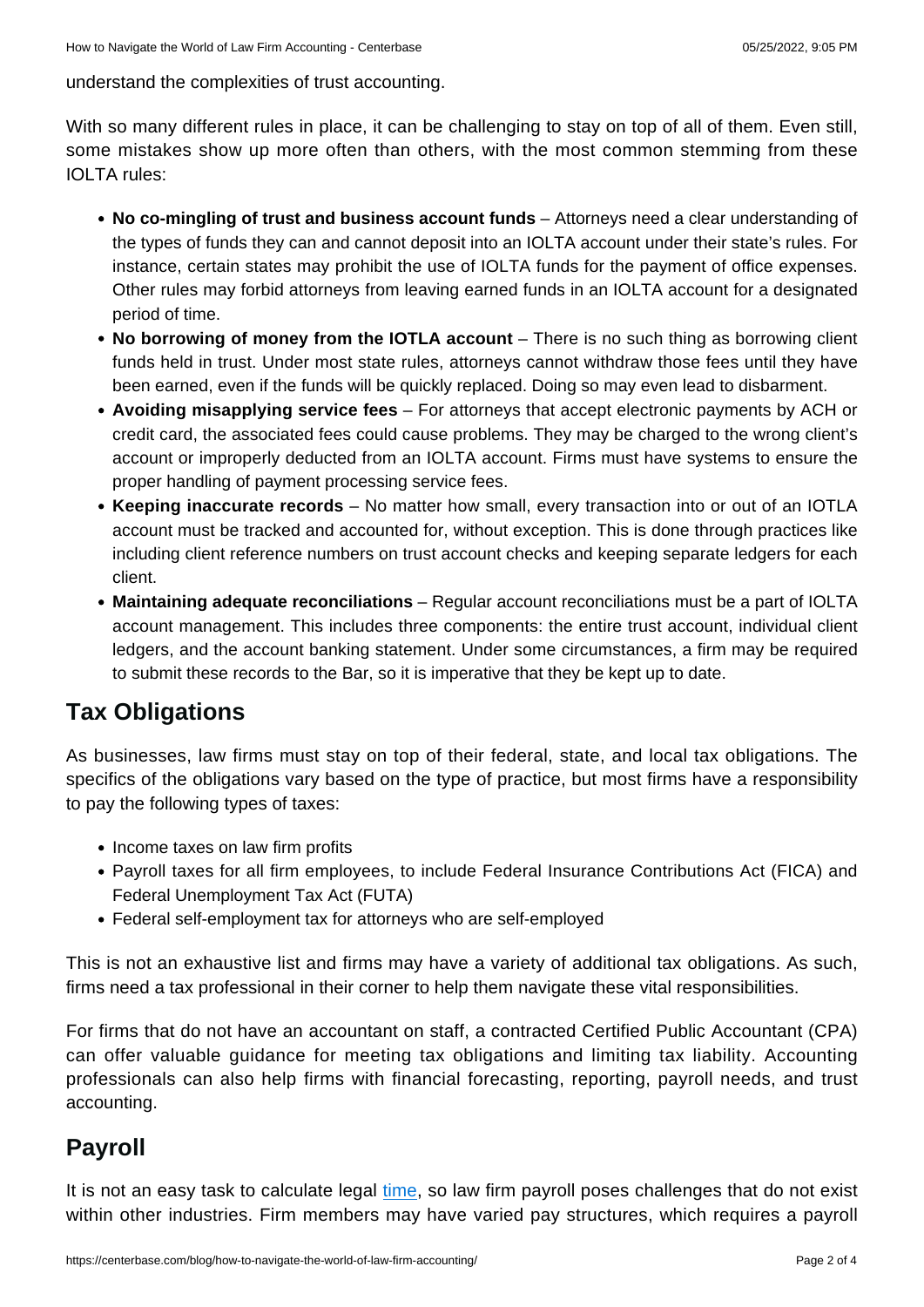process that offers flexibility.

Payroll accounting includes such components as:

- Federal, state, and local payroll requirements
- Employee withholdings
- Reporting and depositing payroll taxes
- Disability and worker's compensation insurance
- Employee benefits

The rise in outsourced legal work adds another layer to payroll duties. Law firms should carefully categorize employees and independent contractors for payroll and taxation purposes. Incorrect classifications could lead to fines and legal consequences.

### **Invoicing**

Invoicing is arguably the most important part of law firm accounting, as it is the mechanism by which firms bill for the legal services they provide. Improper invoicing can have many negative consequences, including unbilled tasks, sporadic billing, and unpaid invoices.

Law firms can choose an independent legal billing system to handle invoicing tasks, but the most streamlined option incorporate[s legal billing into a legal practice management system.](https://centerbase.com/blog/how-legal-practice-management-software-lessens-the-workload-for-law-firm-billing-departments/) With these platforms, firms benefit from advantages such as simplified approval processes, tracked invoice changes, and the ability to process numerous types of fee arrangements.

Some [legal practice management systems](https://centerbase.com/platform-overview/) include extensive data reporting capabilities so firm leaders can quickly access [financial reports](https://centerbase.com/blog/the-eight-essential-financial-reports-your-law-firm-needs/) with just a few clicks of the mouse.

### **Payment Processing and Collections**

Once the invoices have been sent out, law firms need processes in place to actually receive payments and manage collections. After all, there is nothing to manage if revenue is not going into the firm! While most firms still accept cash and checks as payment from clients, electronic payment methods have become more common within the legal environment. This requires having a system in place to accept these payments, and the choice of provider could mean the difference between accounting success and failure.

Law firms should utilize a payment processor that recognizes the specific rules that attorneys are obligated to follow. Standard payment processors typically maintain a percentage of each transaction as their fee. When these fees are deducted, it can potentially break state trust accounting rules.

Lawyer-friendly payment services provide law firms with the option of paying processing fees directly from the firm's operating account instead of the trust account, which significantly lessens the possibility of non-compliance with IOLTA accounting rules.

## **Tips for Successful Law Firm Accounting**

Mastering law firm accounting is no easy feat. However, if you keep the above components in mind and put them into practice, in addition to following the tips below, you'll be well on your way to